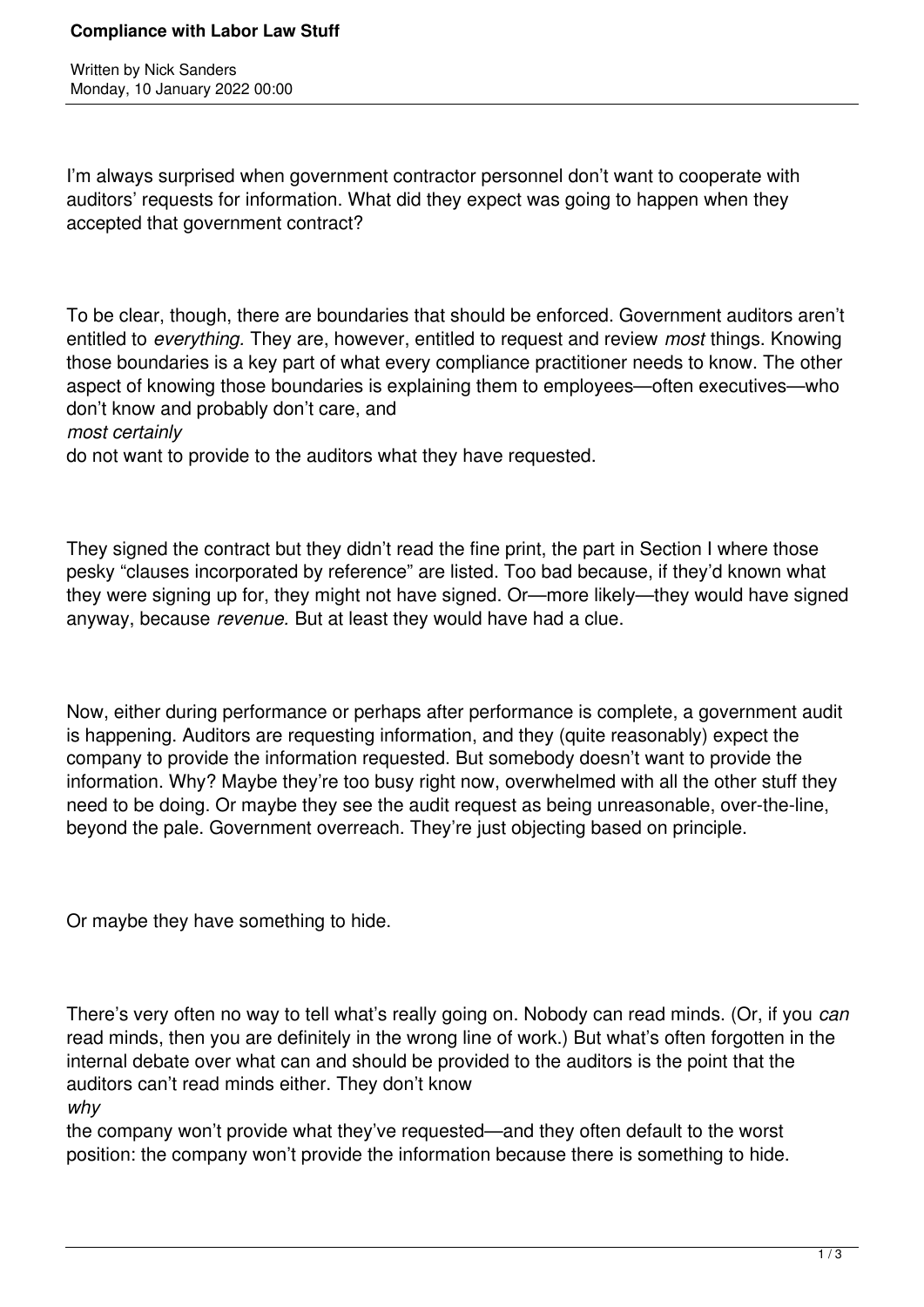Witten by Nick Sanders and Sanders and Sanders and Sanders and Sanders and Sanders and Sanders and Sanders and

We were reminded of the rules about what can and should be provided versus what should not be provided by this **news brief** issued by the Department of Labor. As you can see (if you follow the link), the Department of Labor Administrative Law Judges have ordered a government contractor to provide information and documents related to a review of the contractor's affirmative action pr[ogram.](https://www.dol.gov/newsroom/releases/ofccp/ofccp20220106)

As we reviewed the case, it seems that this issue has been in play since 2013. Yes, that's right. For eight years, a government contractor has disputed the Department of Labor's right to review its affirmative action plans.

Anyway, after eight years of dispute (and eight years of paying attorney fees), the government contractor was told in no uncertain terms to comply "upon penalty of debarment and contract termination." That would be quite a hit to the company's revenue, we believe. Not a great hill to die on, in our view.

The DoL Judge found that the contractor "violated 41 C.F.R. § 60-1.12(c)(2) by failing to provide its written affirmative action programs and supporting data upon request, and that Defendant did not have good cause to excuse the violation." This was after the contractor had argued that the audit requests were "unconstitutional under the Fourth Amendment because OFCCP has failed to articulate a basis for having selected any of [the contractor's] facilities for compliance review according to a neutral administrative plan. [The contractor] further argues that the number of document requests is unreasonably burdensome…."

Yeah, no.

Defendant [the contractor], through its officers, directors, partners, representatives and agents, jointly and individually, shall provide all information Plaintiff [the Department of Labor] requested in the scheduling letters that were identified in the administrative complaints filed in these consolidated cases. Defendant shall provide the information to Plaintiff's representatives no later than 4:00 PM on the business day next following the thirtieth calendar day after this Order becomes final under the law.